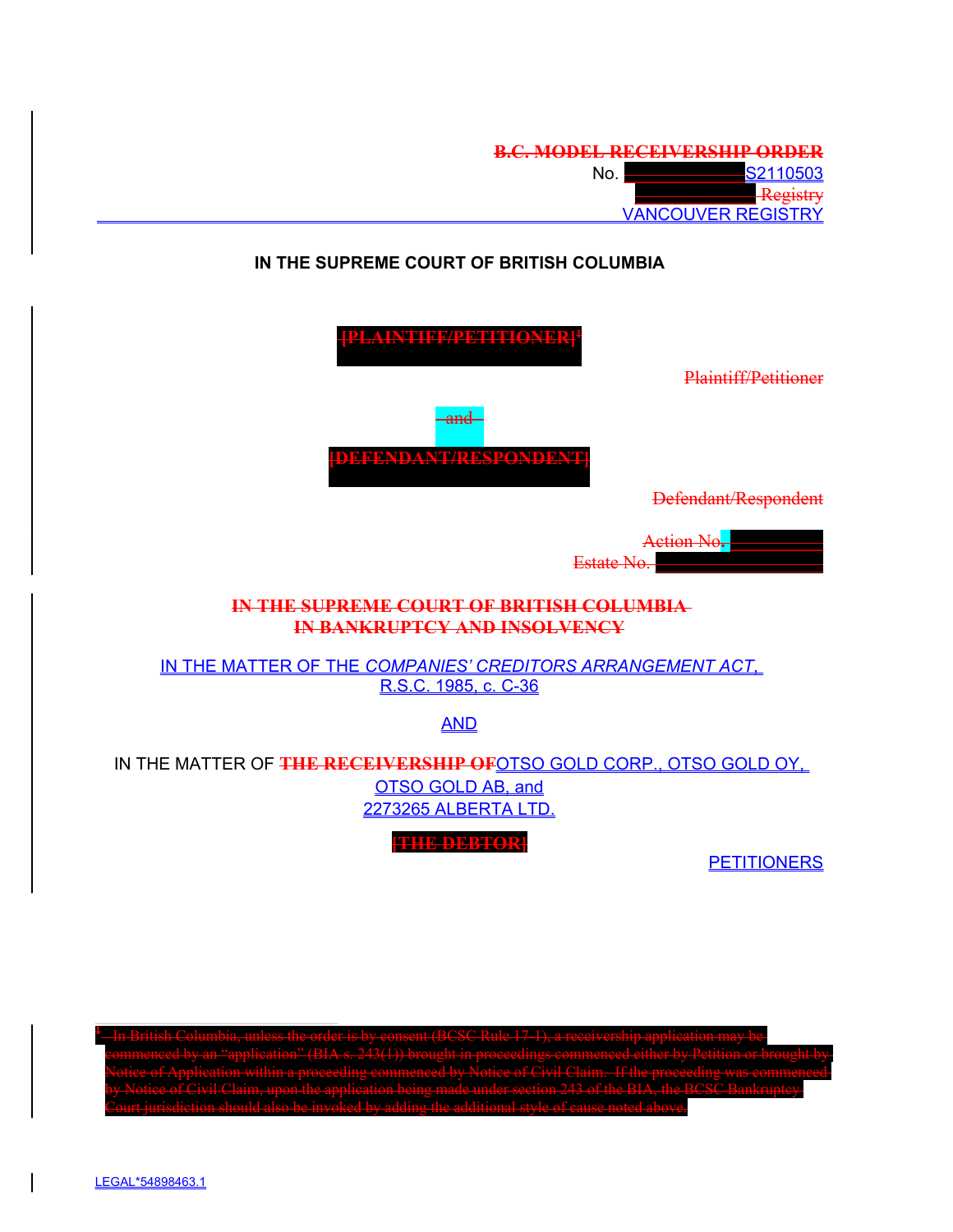## **ORDER MADE AFTER APPLICATION<sup>2</sup>**

 $\rightarrow$ )  $\lambda$  $\lambda$ 

| BEFORE THE HONOURABLE |  |
|-----------------------|--|
|                       |  |
| <u>–MR.</u> JUSTICE   |  |
| <b>GOMERY</b>         |  |

FRIDAY, THE 14TH DAY OF

DD/MM/YEARJANUARY, 2022

ON THE APPLICATION of **Plaintiff/Applicant**]<sup>3</sup> Pandion Mine Finance Fund LP, RiverMet Resource Capital LP, and PFL Raahe Holdings LP (collectively, "**Applicants**") for an Order pursuant to Section 243(1) of the *Bankruptcy and Insolvency Act*, R.S.C. 1985, c. B-3, as amended (the "**BIA**") **[**and**/or]** Section 39 of the *Law and Equity Act*, R.S.B.C. 1996 c. 253, as amended (the "LEA") appointing **[RECEIVER'S NAME]** as **[Receiver Manager** Deloitte Restructuring Inc. as receiver and receiver-manager (in such capacity, the "**Receiver**") without security, of all of the assets, undertakings and property of **[DEBTOR'S M.P.** (the "Debtor") acquired for, or used in relation to a business carried on by the DebtorOtso Gold Corp., Otso Gold OY, Otso Gold AB, and 2273265 Alberta Ltd. (collectively, the "**Debtors**"), coming on for hearing this day at **\_\_\_\_\_\_\_\_\_**Vancouver, British Columbia.

AND ON READING the Affidavit #**\_\_\_\_** of **[NAME]**1 Joseph Archibald, sworn **[DATE]**January 7, 2022, and <@>, 2022, respectively and the sent of **[RECEIVER'S NAME]Deloitte** to act as the Receiver; AND ON HEARING **\_\_\_\_\_\_\_\_\_\_\_\_\_\_\_\_**, Counsel for **[NAME]**Mary I.A. Buttery Q.C. and Jared Enns, counsel for the Pandion Group and those other counsel as listed on Schedule "A" hereto, and no one else appearing, although duly served.<sup>4</sup>

THIS COURT ORDERS AND DECLARES that:

### **APPOINTMENT**

1. Pursuant to Section 243(1) of the BIA **[**and**/or]** Section 39 of the LEA **[RECEIVER'S NAME**, Deloitte is appointed Receiver, without security, of all

**<sup>2</sup>** This model order is not in any way determinative of the applicant's entitlement to the relief set out in this model order. It is the responsibility of counsel to ensure that the form of order they propose is appropriate in the circumstances and to justify the relief sought, including providing the necessary evidentiary support and judicial authority. The footnotes in this model order identify some, but not all, of the issues that might arise in respect of the relief sought.

<sup>3</sup> Section 243(1) of the BIA provides that the Court may appoint a receiver "on application by a secured creditor".

<sup>4</sup> If the application is brought *ex parte*, or service has been brought on short notice, the Order should reflect that. If the application is brought *ex parte*, counsel should also consider whether or not all of the relief sought is appropriate on a without notice basis. Specifically, pursuant to the BIA s.243(6), a charge for the receiver's fees and disbursements (Paragraph 20) can only be made if the Court is satisfied that the secured creditors who would be materially affected were given reasonable notice and an opportunity to make submissions.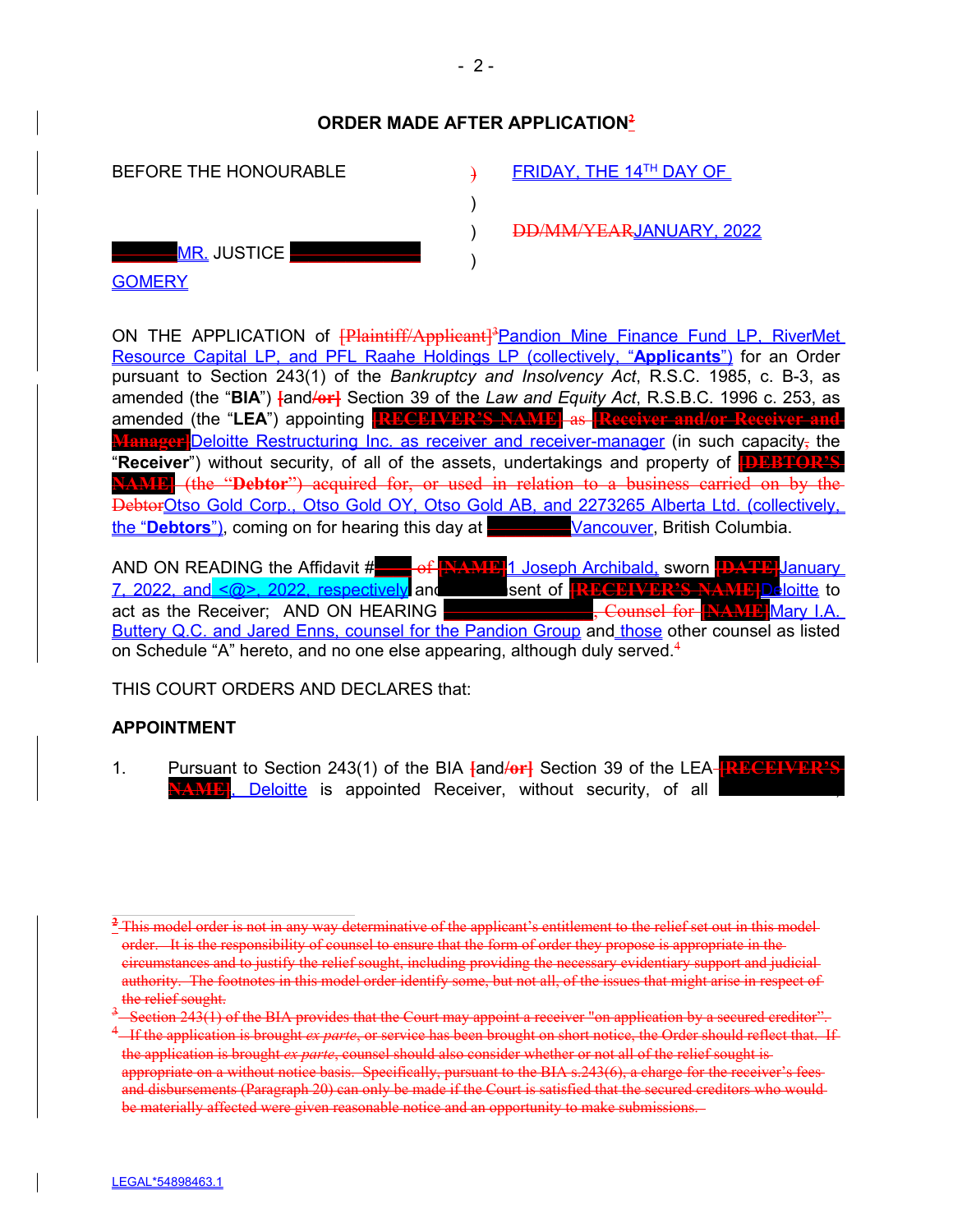undertakings and property of the  $\frac{\text{Debtor}}{\text{s}}$  Debtors, including all proceeds thereof (the "**Property**").<sup>6</sup>

#### **RECEIVER'S POWERS<sup>7</sup>**

- 2. The Receiver is empowered and authorized, but not obligated, to act at once in respect of the Property and, without in any way limiting the generality of the foregoing, the Receiver is expressly empowered and authorized to do any of the following where the Receiver considers it necessary or desirable to:
	- (a)  $\theta$  to take possession of and exercise control over the Property and any and all receipts and disbursements arising out of or from the Property;
	- (b)  $\star$  to receive, preserve and protect the Property, or any part or parts thereof, including, but not limited to, changing locks and security codes, relocation of Property, engaging independent security personnel, taking physical inventories and placing insurance coverage;
	- (c) to manage, operate and carry on the business of the  $\frac{\text{Debtor}}{\text{Debtor}}$ , including the powers to enter into any agreements $\frac{1}{2}$  and incur any obligations in the ordinary course of businessname and on behalf of any of the Debtors, cease to carry on all or any part of the business of the Debtors, or cease to perform any contracts of the DebtorDebtors;
	- (d)  $\theta$  to engage consultants, appraisers, agents, experts, auditors, accountants, managers, counsel and such other persons from time to time and on whatever basis, including on a temporary basis, to assist with the exercise of the Receiver's powers and duties, including, without limitation, those conferred by this Order;
	- (e) to purchase or lease such machinery, equipment, inventories, supplies, premises or other assets to continue the business of the DebtorDebtors or any part or parts thereof;
	- (f) to receive and collect all monies and accounts now owed or hereafter owing to any of the DebtorDebtors and to exercise all remedies of the DebtorDebtors in collecting these amounts, including, without limitation, enforcement of any security held by the **DebtorDebtors**;

 $^{5}$  – If the Order is made only under section 243(1) of the BIA, the wording "acquired for, or used in relation to a business carried on by the Debtor" should be added at this point in the paragraph to reflect the specific wording of section 243 of the BIA.

<sup>6</sup> This definition of "Property" is expansive and is intended to include **all** real and personal property, including anythi ng arising or derived from such property. There may be circumstances where a narrower definition or carve-outs is preferable. Given the expansive definition of Property, counsel should be cognizant of the scope of the appointing creditor's security. In particular, counsel should consider whether the creditor's application is based on their security pursuant to the BIA s.243 or equity pursuant to the LEA s.39, or some combination. Counsel should

also bear in mind the differing tests for appointment depending on the nature and extent of the creditor's security. <sup>7</sup> Counsel should consider whether all of the powers sought in Paragraph 2 are appropriate on an initial basis, particularly if the application is brought without notice. Counsel should also consider whether there is sufficient evidence for granting such powers on an initial basis.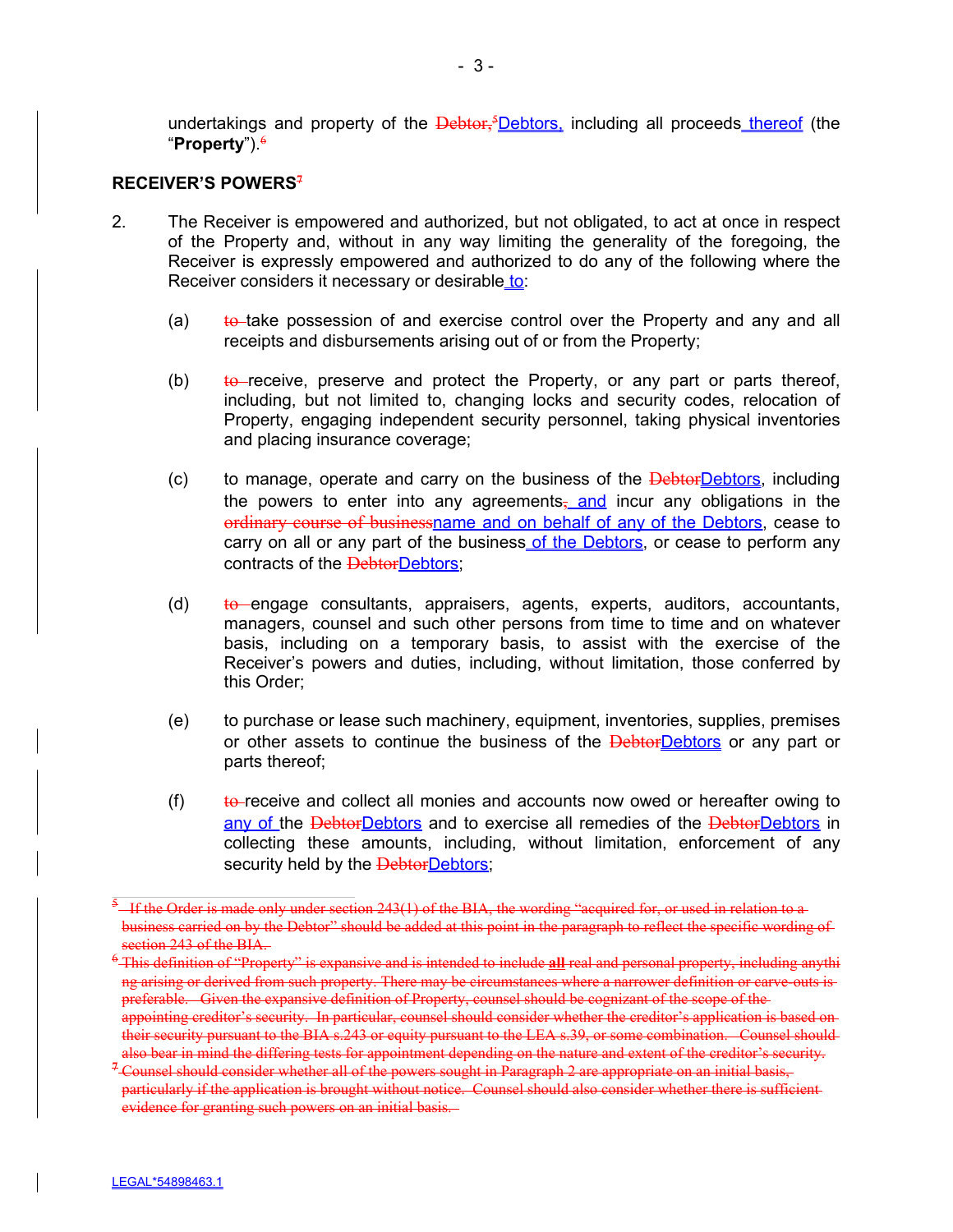- (g)  $\qquad$  to settle, extend or compromise any indebtedness owing to any of the DebtorDebtors;
- $(h)$  to execute, assign, issue and endorse documents of whatever nature in respect of any of the Property, whether in the Receiver's name or in the name and on behalf of any of the DebtorDebtors, for any purpose pursuant to this Order;
- (i)  $t_{\theta}$  undertake environmental or workers' health and safety assessments of the Property and operations of the DebtorDebtors;
- $(i)$  to initiate, manage and direct all legal proceedings now pending or hereafter pending (including appeals or applications for judicial review) in respect of any of the **Debtor, Debtors**, the Property or the Receiver, including initiating, prosecuting, continuing, defending, settling or compromising the proceedings;
- $(k)$  to market any or all of the Property, including advertising and soliciting offers in respect of the Property or any part or parts thereof and negotiating such terms and conditions of sale as the Receiver considers appropriate;
- $\mu$ ) to sell, convey, transfer, lease or assign the Property or any part or parts thereof out of the ordinary course of business:<sup>8</sup>
	- (i) without the approval of this Court in respect of a single transaction for consideration up to \$**\_\_\_\_\_\_\_\_\_\_\_**<@>, provided that the aggregate consideration for all such transactions does not exceed **\_\_<**@>: and
	- (ii) with the approval of this Court in respect of any transaction in which the individual or aggregate purchase price exceeds the limits set out in subparagraph (i) above,

and in each such case notice under Section 59(10) of the *Personal Property Security Act*, R.S.B.C. 1996, c. 359 shall not be required;

- $(m)$  to apply for any vesting order or other orders necessary to convey the Property or any part or parts thereof to a purchaser or purchasers, free and clear of any liens or encumbrances;
- $(n)$  to report to, meet with and discuss with such affected Persons (as defined below) as the Receiver considers appropriate on all matters relating to the Property and the receivership, and to share information, subject to confidentiality terms as the Receiver considers appropriate;
- (o)  $\qquad$  to register a copy of this Order and any other Orders in respect of the Property against title to any of the Property;

 $^8$ -As noted above, counsel should consider whether there is sufficient basis for granting this power on an initial basis.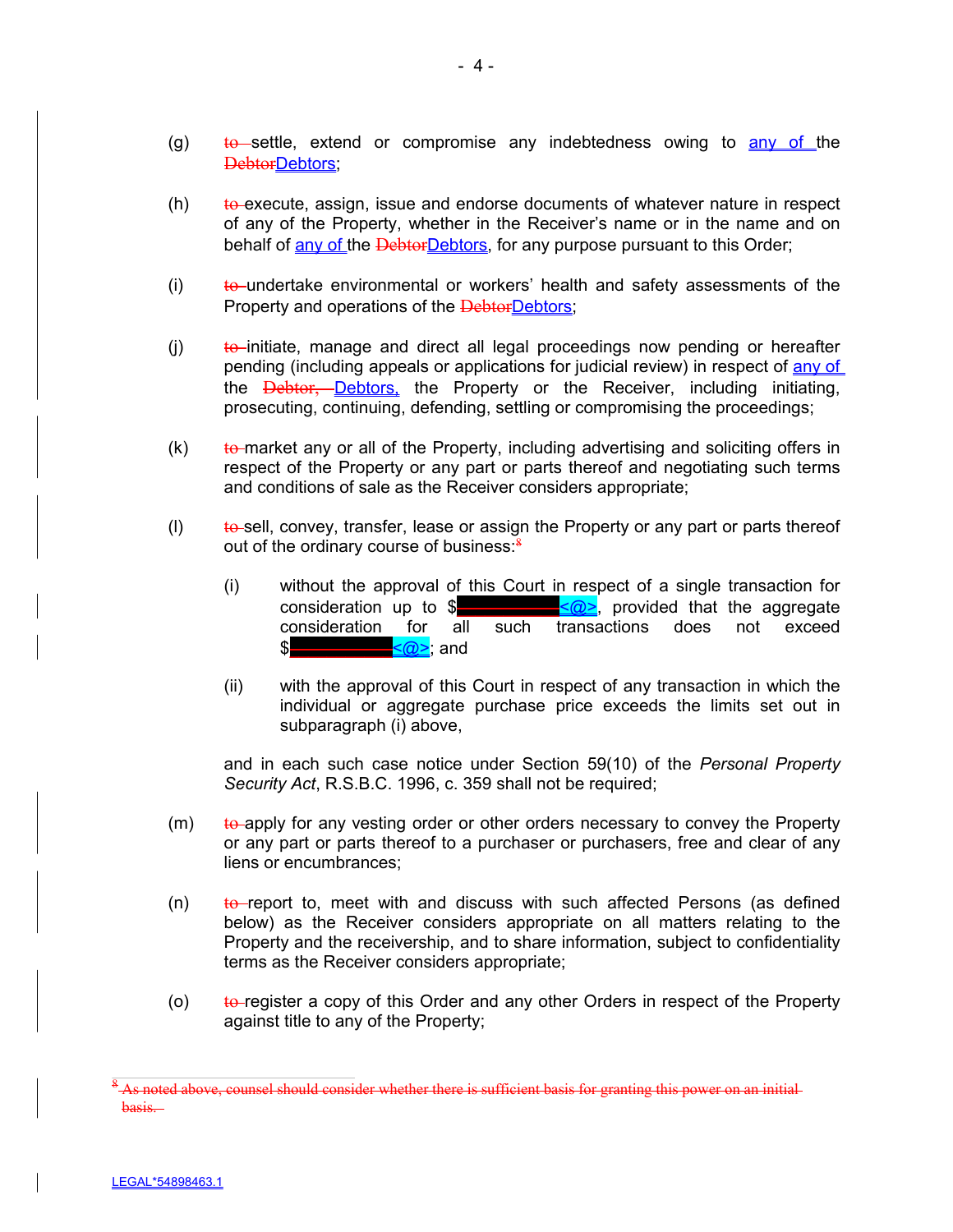- $(p)$  to apply for any permits, licences, approvals or permissions as may be required by any governmental authority and any renewals thereof for and on behalf of and, if considered necessary or appropriate by the Receiver, in the name of any of the DebtorDebtors;
- $(q)$  to enter into agreements with any trustee in bankruptcy appointed in respect of any of the DebtorDebtors, including, without limitation, the ability to enter into occupation agreements for any property owned or leased by any of the DebtorDebtors;
- $(r)$  to exercise any shareholder, partnership, joint venture or other rights which any of the DebtorDebtors may have; and
- $(s)$  to take any steps reasonably incidental to the exercise of these powers or the performance of any statutory obligations,

and in each case where the Receiver takes any such actions or steps, it shall be exclusively authorized and empowered to do so, to the exclusion of all other Persons (as defined below), including the **DebtorDebtors**, and without interference from any other Person.

### **DUTY TO PROVIDE ACCESS AND CO-OPERATION TO THE RECEIVER**

- 3. Each of (i) the DebtorDebtors; (ii) all of the Debtor's Debtors' current and former directors, officers, employees, agents, accountants, legal counsel and shareholders, and all other persons acting on its instructions or behalf; and (iii) all other individuals, firms, corporations, governmental bodies or agencies, or other entities having notice of this Order (collectively, "**Persons**" and each a "**Person**") shall forthwith advise the Receiver of the existence of any Property in such Person's possession or control, shall grant immediate and continued access to the Property to the Receiver, and shall deliver all such Property (excluding Property subject to liens the validity of which is dependent on maintaining possession) to the Receiver upon the Receiver's request.
- 4. All Persons, other than governmental authorities, shall forthwith advise the Receiver of the existence of any books, documents, securities, contracts, orders, corporate and accounting records, and any other papers, records and information of any kind related to the business or affairs of the **DebtorDebtors involving the Property**, and any computer programs, computer tapes, computer disks, or other data storage media containing any such information (collectively, the "**Records**") in that Person's possession or control. Upon request, governmental authorities shall advise the Receiver of the existence of any Records in that Person's possession or control.
- 5. Upon request, all Persons shall provide to the Receiver or permit the Receiver to make, retain and take away copies of the Records and grant to the Receiver unfettered access to and use of accounting, computer, software and physical facilities, provided however that nothing in paragraphs 4, 5 or 6 of this Order shall require the delivery of Records, or the granting of access to Records, which may not be disclosed or provided to the Receiver due to solicitor client privilege or statutory provisions prohibiting such disclosure.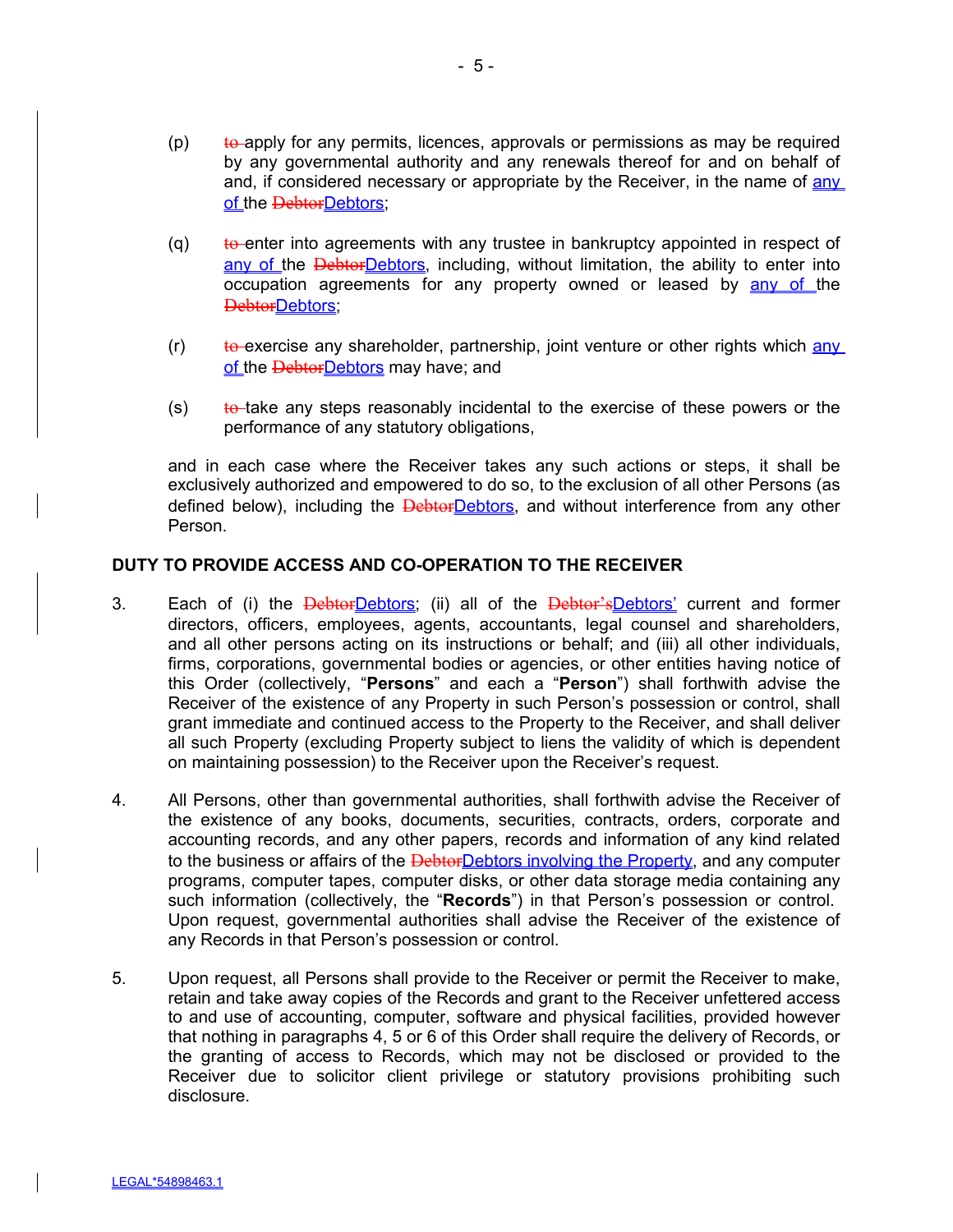6. If any Records are stored or otherwise contained on a computer or other electronic system of information storage, whether by an independent service provider or otherwise, all Persons in possession or control of such Records shall forthwith give unfettered access to the Receiver for the purpose of allowing the Receiver to recover and fully copy all of the information contained therein whether by way of printing the information or making copies of computer disks or such other manner of retrieving and copying the information as the Receiver in its discretion deems expedient, and shall not alter, erase or destroy any Records without the prior written consent of the Receiver. Further, for the purposes of this paragraph, all Persons shall provide the Receiver with all such assistance in gaining immediate access to the information in the Records as the Receiver may require including, without limitation, providing the Receiver with instructions on the use of any computer or other system and providing the Receiver with any and all access codes, account names and account numbers that may be required to gain access to the information.

#### **NO PROCEEDINGS AGAINST THE RECEIVER**

7. No proceeding or enforcement process in any court or tribunal (each, a "**Proceeding**"), shall be commenced or continued against the Receiver except with the written consent of the Receiver or with leave of this Court.

#### **NO PROCEEDINGS AGAINST THE DEBTOR OR THE PROPERTY**

8. No Proceeding against or in respect of the Debtor orany of the Property shall be commenced or continued except with the written consent of the Receiver or with leave of this Court and any and all Proceedings currently under way against or in respect of the Debtor orany of the Property are stayed and suspended pending further Order of this Court; provided, however, that nothing in this Order shall prevent any Person from commencing a Proceeding regarding a claim that might otherwise become barred by statute or an existing agreement if such Proceeding is not commenced before the expiration of the stay provided by this paragraph and provided that no further step shall be taken in respect of the Proceeding except for service of the initiating documentation on the applicable Debtor and the Receiver.

#### **NO EXERCISE OF RIGHTS OR REMEDIES**

9. All rights and remedies (including, without limitation, set-off rights) against the Debtorany of the Debtors (in relation to the Property), the Receiver, or affecting the Property, are stayed and suspended except with the written consent of the Receiver or leave of this Court, provided however that nothing in this Order shall: (i) empower the Receiver or the **DebtorDebtors to carry on any business which the Debtor isDebtors are not lawfully** entitled to carry on, (ii) affect the rights of any regulatory body as set forth in section 69.6(2) of the BIA,<sup>9</sup> (iii) prevent the filing of any registration to preserve or perfect a security interest, or (iv) prevent the registration of a claim for lien. This stay and suspension shall not apply in respect of any "eligible financial contract" as defined in the BIA.

 $^9$  Counsel should consider whether, on an initial or subsequent application, they should apply to extend the stay of proceedings to specific regulatory bodies under section  $69.6$  (3) of the BIA, other applicable statutes or jurisdiction of the Court.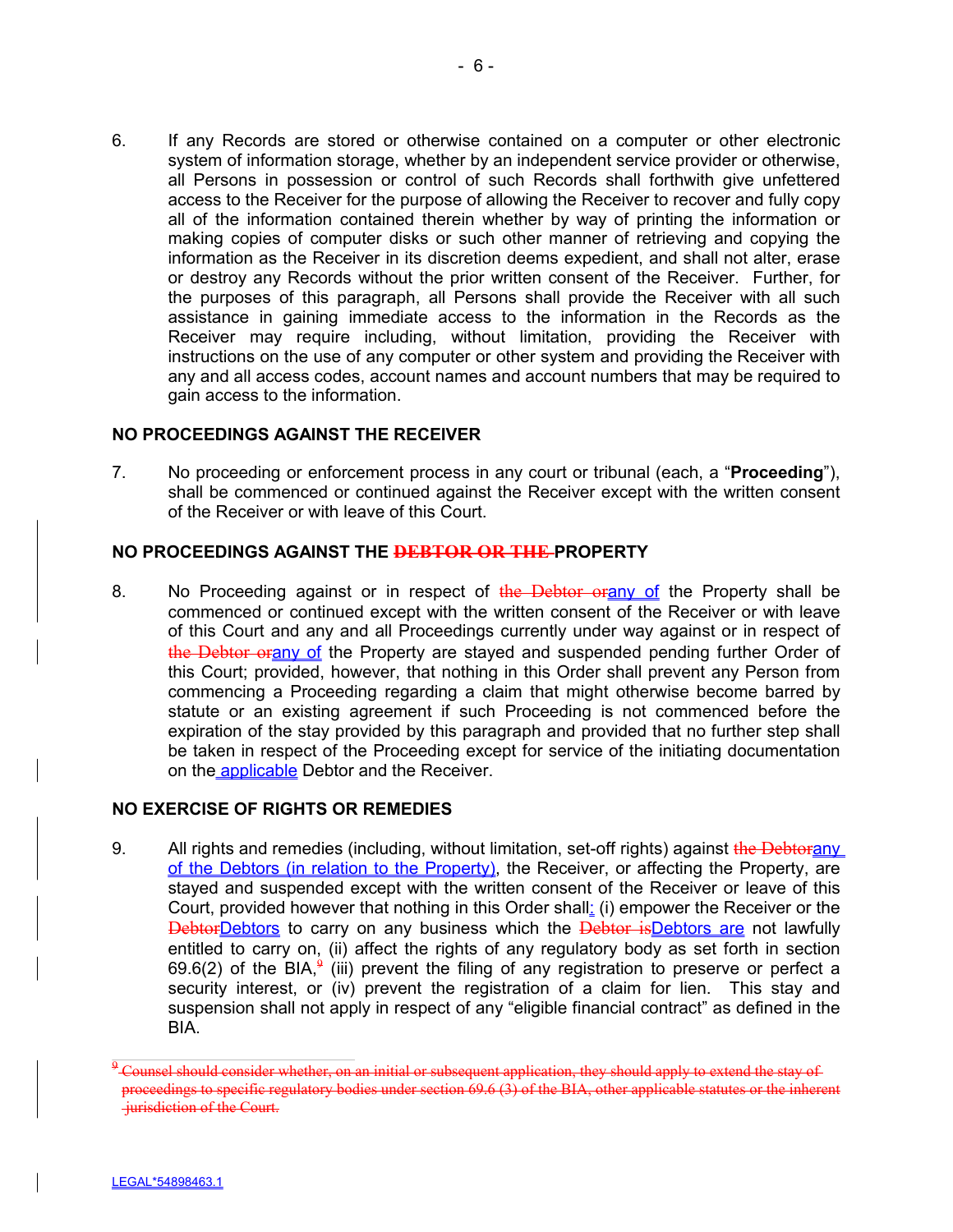#### **NO INTERFERENCE WITH THE RECEIVER**

10. No Person shall discontinue, fail to honour, alter, interfere with, repudiate, terminate or cease to perform any right, renewal right, contract, agreement, licence or permit in favour of or held by the Debtorany of the Debtors in relation to the Property, without written consent of the Receiver or leave of this Court. Nothing in this Order shall prohibit any party to an eligible financial contract from closing out and terminating such contract in accordance with its terms.

#### **CONTINUATION OF SERVICES**

11. All Persons having oral or written agreements with any of the DebtorDebtors or statutory or regulatory mandates for the supply of goods and/or services in relation to the **Property, including without limitation, all computer software, communication and other** data services, centralized banking services, payroll services, insurance, transportation services, utility or other services to any of the **DebtorDebtors** are restrained until further Order of this Court from discontinuing, altering, interfering with or terminating the supply of such goods or services as may be required by the Receiver, and the Receiver shall be entitled to the continued use of the **Debtor'sDebtors'** current telephone numbers, facsimile numbers, internet addresses and domain names, provided in each case that the normal prices or charges for all such goods or services received after the date of this Order are paid by the Receiver in accordance with normal payment practices of the applicable Debtor or such other practices as may be agreed upon by the supplier or service provider and the Receiver, or as may be ordered by this Court.

### **RECEIVER TO HOLD FUNDS**

12. All funds, monies, cheques, instruments, and other forms of payments received or collected by the Receiver from and after the making of this Order from any source whatsoever including, without limitation, the sale of all or any of the Property and the collection of any accounts receivable, in whole or in part, whether in existence on the date of this Order or hereafter coming into existence, shall be deposited into one or more new accounts to be opened by the Receiver (the "**Post-Receivership Accounts**") and the monies standing to the credit of such Post-Receivership Accounts from time to time, net of any disbursements provided for herein, shall be held by the Receiver to be paid in accordance with the terms of this Order or any further order of this Court.

#### **EMPLOYEES**

13. Subject to the employees' right to terminate their employment, all employees of the **DebtorDebtors** shall remain the employees of the DebtorDebtors until such time as the Receiver, on the Debtor'sapplicable Debtors' behalf, may terminate the employment of such employees. The Receiver shall not be liable for any employee-related liabilities of the **DebtorDebtors**, including any successor employer liabilities as referred to in Section 14.06(1.2) of the BIA, other than amounts the Receiver may specifically agree in writing to pay or in respect of obligations imposed specifically on receivers by applicable legislation, including sections 81.4(5) or 81.6(3) of the BIA or under the *Wage Earner Protection Program Act*, S.C. 2005, c. 47. The Receiver shall be liable for any employee-related liabilities, including wages, severance pay, termination pay, vacation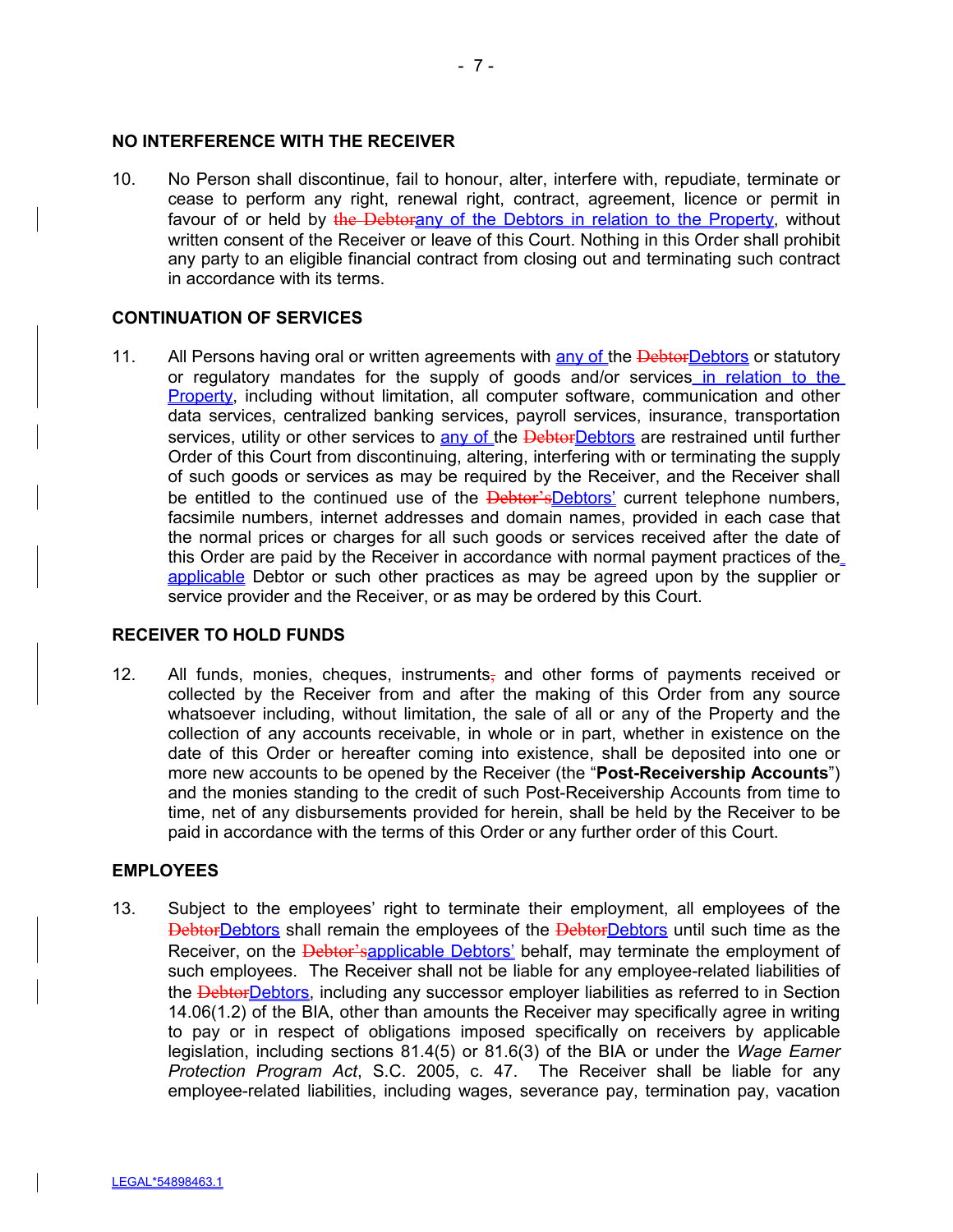pay, and pension or benefit amounts relating to any employees that the Receiver may hire in accordance with the terms and conditions of such employment by the Receiver.

#### **PERSONAL INFORMATION**

14. Pursuant to Section 7(3)(c) of the *Personal Information Protection and Electronic Documents Act*, S.C. 2000, c. 5 or Section 18(1)(o) of the *Personal Information Protection Act*, S.B.C. 2003, c. 63, the Receiver may disclose personal information of identifiable individuals to prospective purchasers or bidders for the Property and to their advisors, but only to the extent desirable or required to negotiate and attempt to complete one or more sales of the Property (each, a "**Sale**"). Each prospective purchaser or bidder to whom such personal information is disclosed shall maintain and protect the privacy of such information and limit the use of such information to its evaluation of the Sale, and if it does not complete a Sale, shall return all such information to the Receiver, or in the alternative destroy all such information. The purchaser of any Property shall be entitled to continue to use the personal information provided to it, and related to the Property purchased, in a manner which is in all material respects identical to the prior use of such information by the **DebtorDebtors**, and shall return all other personal information to the Receiver, or ensure that all other personal information is destroyed.

#### **LIMITATION ON ENVIRONMENTAL LIABILITIES**

- 15. Nothing in this Order shall require the Receiver to occupy or to take control, care, charge, possession or management (separately and/or collectively, "**Possession**") of any of the Property that might be environmentally contaminated, might be a pollutant or a contaminant, or might cause or contribute to a spill, discharge, release, or deposit of a substance contrary to any federal, provincial or other law relating to the protection, conservation, enhancement, remediation or rehabilitation of the environment or relating to the disposal of waste or other contamination (collectively "**Environmental Legislation**"), provided however that nothing herein shall exempt the Receiver from any duty to report or make disclosure imposed by applicable Environmental Legislation.
- 16. The Receiver shall not, as a result of this Order or anything done in pursuance of the Receiver's duties and powers under this Order, be deemed to be in Possession of any of the Property within the meaning of any Environmental Legislation, unless the Receiver is actually in possession.
- 17. Notwithstanding anything in federal or provincial law, the Receiver is not personally liable in that position for any environmental condition that arises or environmental damage that occurred:
	- (a) before the Receiver's appointment; or,
	- (b) after the Receiver's appointment, unless it is established that the condition arose or the damage occurred as a result of the Receiver's gross negligence or wilful misconduct.
- 18. Notwithstanding anything in federal or provincial law, but subject to paragraph 17 of this Order, where an order is made which has the effect of requiring the Receiver to remedy any environmental condition or environmental damage affecting the Property, if the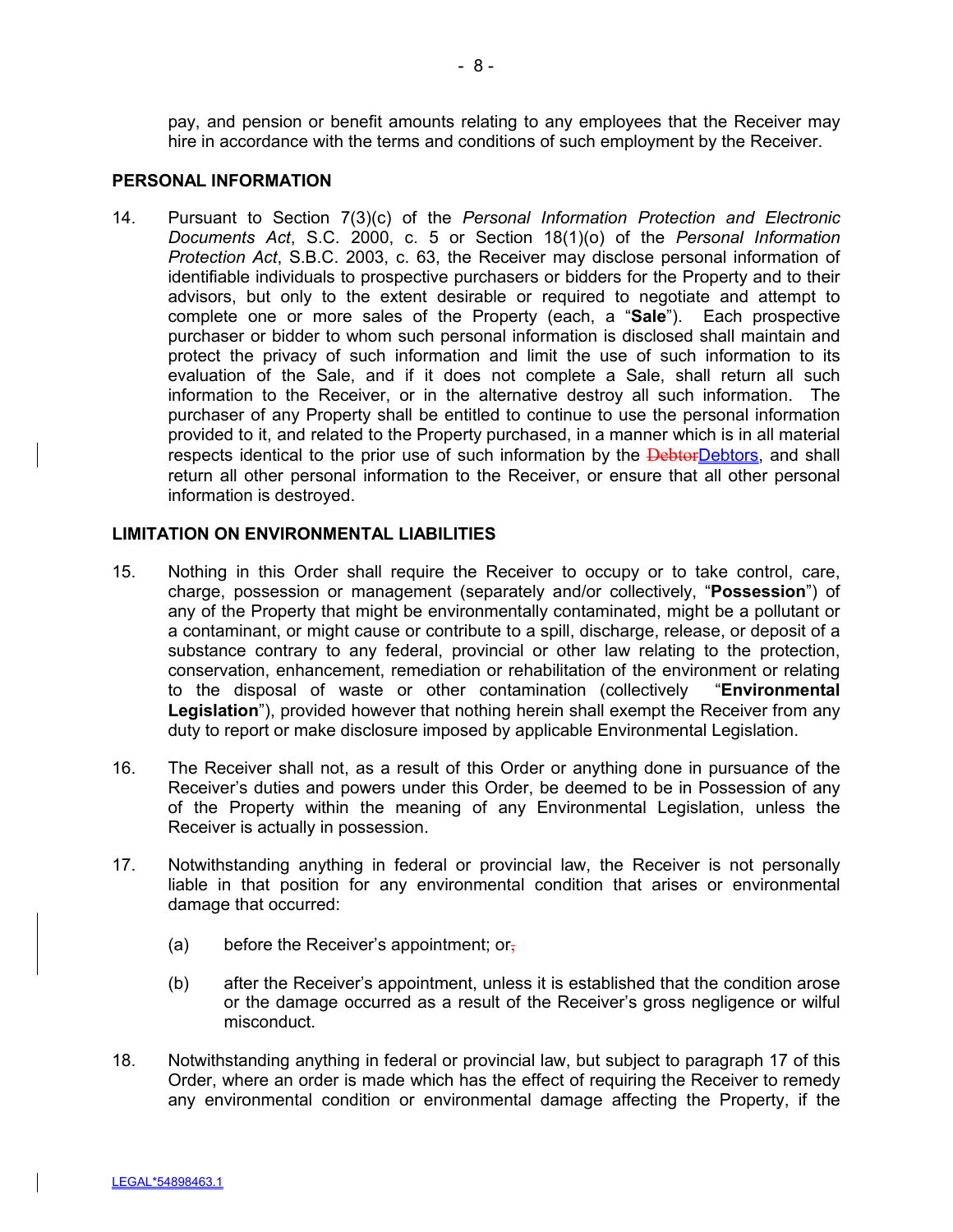Receiver complies with the BIA section 14.06(4), the Receiver is not personally liable for the failure to comply with the order and is not personally liable for any costs that are or would be incurred by any Person in carrying out the terms of the order.

#### **LIMITATION ON THE RECEIVER'S LIABILITY**

- 19. The Receiver shall incur no liability or obligation as a result of its appointment or the carrying out the provisions of this Order, save and except:
	- (a) any gross negligence or wilful misconduct on its part; or
	- (b) amounts in respect of obligations imposed specifically on receivers by applicable legislation. $\frac{10}{10}$

Nothing in this Order shall derogate from the protections afforded the Receiver by Section 14.06 of the BIA or by any other applicable legislation.

### **RECEIVER'S ACCOUNTS**

- 20. The Receiver and its legal counsel, if any, are granted a charge (the "**Receiver's Charge**") on the Property as security for the payment of their fees and disbursements, in each case at their standard rates, in respect of these proceedings, whether incurred before or after the making of this Order. The Receiver's Charge shall form a first charge on the Property in priority to all security interests, trusts, $\frac{11}{11}$  liens, charges and encumbrances, statutory or otherwise, in favour of any Person, but subject to Sections 14.06(7), 81.4(4), and 81.6(2) of the BIA.<sup> $+2$ </sup>
- 21. The Receiver and its legal counsel shall pass their accounts from time to time, and for this purpose the accounts of the Receiver and its legal counsel are referred to a judge of the Supreme Court of British Columbia and may be heard on a summary basis.
- 22. Prior to the passing of its accounts, the Receiver shall be at liberty from time to time to apply reasonable amounts, out of the monies in its hands, against its fees and disbursements, including legal fees and disbursements, incurred at the standard rates and charges of the Receiver or its counsel, and such amounts shall constitute advances against its remuneration and disbursements when and as approved by this Court.<sup>13</sup>

<sup>10</sup> For example, and without limitation, Sections 81.4(5) or 81.6(3) of the BIA or under the *Wage Earner Protection Program Act*.

<sup>&</sup>lt;sup>11</sup> The reference to "trusts" is to trusts, including statutory trusts, which secure the performance of an obligation.

<sup>&</sup>lt;sup>12</sup> Subsection 243(6) of the BIA provides that the Court may not make such an order "unless it is satisfied that the secured creditors who would be materially affected by the order were given reasonable notice and an opportunityto make representations". Accordingly, counsel should give notice of the application to all secured creditors whose security interests would rank subordinate to the proposed Receivers Charge, including any beneficiaries of statutory trusts.<br><sup>13</sup> This Order's reference to

<sup>&#</sup>x27;standard rates and charges" is not approval of the reasonableness of those fees andcharges. The fees and charges of the Receiver and its legal counsel remain subject to Court approval in accordance with paragraph 21. The Court's approval of fees and charges will include an assessment of whether the amounts charged are fair and reasonable in the circumstances.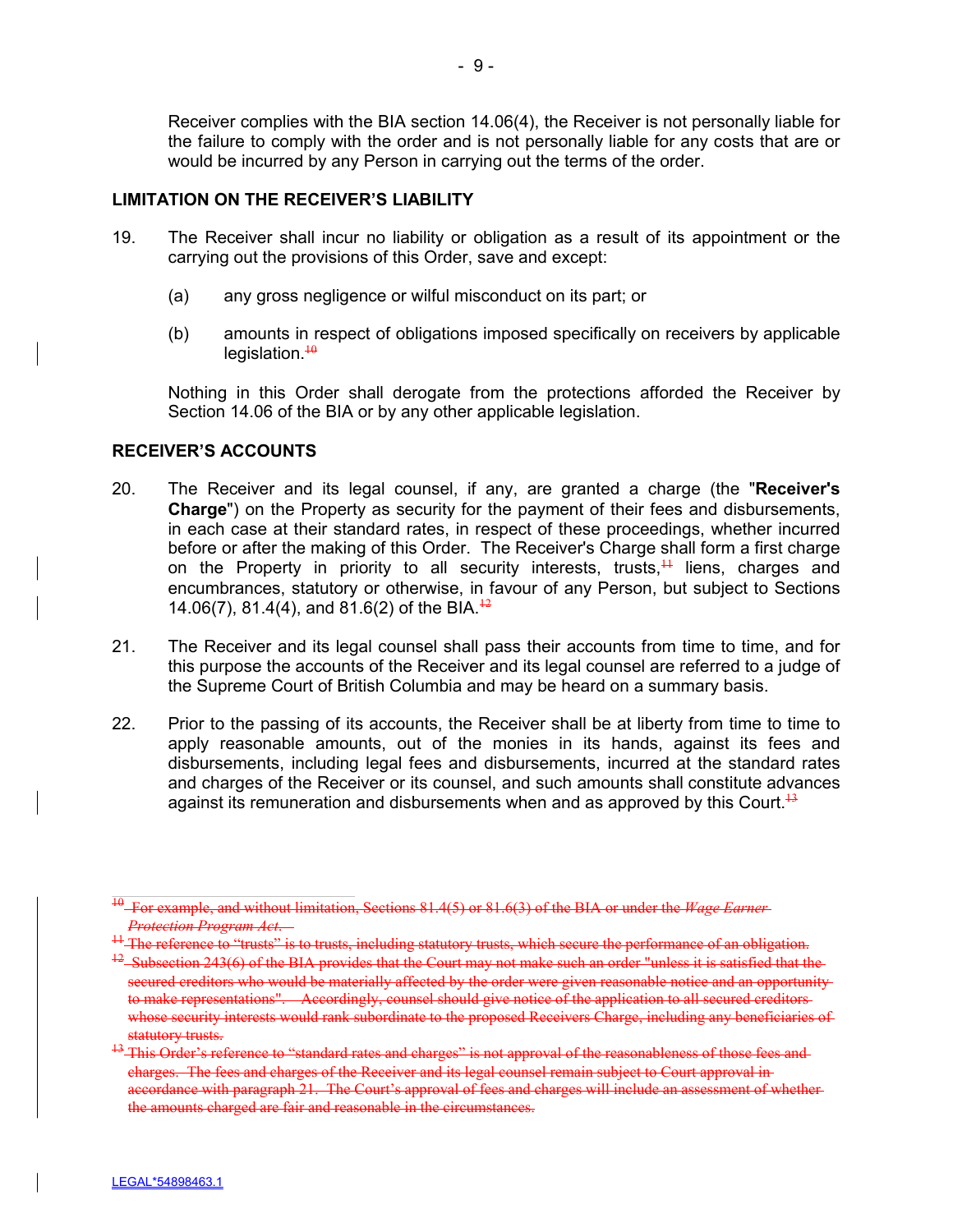#### **FUNDING OF THE RECEIVERSHIP**

- 23. The Receiver is authorized and empowered to borrow by way of a revolving credit or otherwise, such monies from time to time as it may consider necessary or desirable, provided that the outstanding principal amount does not exceed \$**\_\_\_\_\_\_\_\_\_\_\_\_**<@> (or such greater amount as this Court may by further Order authorize) at any time, at such rate or rates of interest as the Receiver deems advisable for such period or periods of time as it may arrange, for the purpose of funding the exercise of the powers and duties conferred upon the Receiver by this Order, including interim expenditures. The whole of the Property shall be and is charged by way of a fixed and specific charge (the "**Receiver's Borrowings Charge**") as security for the payment of the monies borrowed, together with interest and charges thereon, in priority to all security interests, trusts,  $^{14}$ liens, charges and encumbrances, statutory or otherwise, in favour of any Person, but subordinate in priority to: (i) the validly registered and perfected security or mortgage interests of the Applicants in the Property; (ii) the Receiver's Charge; and (iii) the charges as set out in Sections 14.06(7),  $81.4(4)$ , and  $81.6(2)$  of the BIA.
- 24. Neither the Receiver's Borrowings Charge nor any other security granted by the Receiver in connection with its borrowings under this Order shall be enforced without leave of this Court.
- 25. The Receiver is authorized to issue certificates substantially in the form annexed as Schedule "A<@>" hereto (the "**Receiver's Certificates**") for any amount borrowed by it pursuant to this Order.
- 26. The monies from time to time borrowed by the Receiver pursuant to this Order or any further order of this Court and any and all Receiver's Certificates evidencing the same or any part thereof shall rank on a *pari passu* basis, unless otherwise agreed to by the holders of any prior issued Receiver's Certificates.

### **ALLOCATION**

27. Any interested party may apply to this Court on notice to any other party likely to be affected for an order allocating the Receiver's Charge and Receiver's Borrowings Charge amongst the Property.

### **SERVICE AND NOTICE OF MATERIALS**

- 28. The Receiver shall establish and maintain a website in respect of these proceedings at: [**WEB ADDRESS**] (the "**Website**") and shall post there as soon as practicable:
	- (a) all materials prescribed by statute or regulation to be made publicly available, including pursuant to Rule 10-2 of the *Supreme Court Civil Rules*; and,
	- (b) all applications, reports, affidavits, orders and other materials filed in these proceedings by or on behalf of the Receiver, except such materials as are confidential and the subject of a sealing order or pending application for a sealing order.

<sup>&</sup>lt;sup>14</sup> The reference to "trusts" is to trusts, including statutory trusts, which secure the performance of an obligation.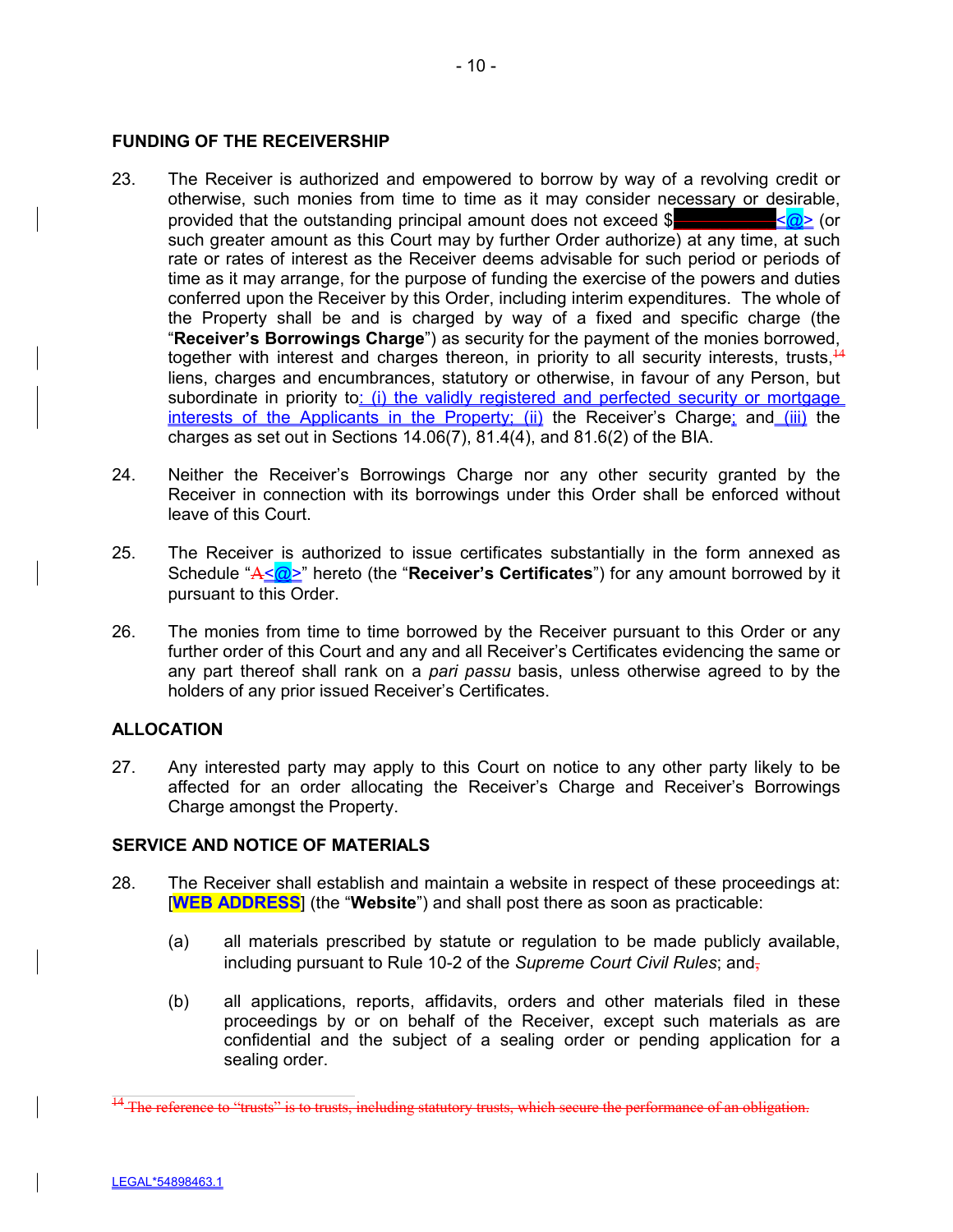- 29. Any Person who is served with a copy of this Order and that wishes to be served with any future application or other materials in these proceedings must provide to counsel for-each of the Receiver and the Applicant a demand for notice in the form attached as Schedule  $B \leq 2$  (the "**Demand for Notice**").<sup>15</sup> The Receiver and the ApplicantApplicants need only provide further notice in respect of these proceedings to Persons that have delivered a properly completed Demand for Notice. The failure of any Person to provide a properly completed Demand for Notice releases the Receiver and the ApplicantApplicants from any requirement to provide further notice in respect of these proceedings until such Person delivers a properly completed Demand for Notice. $^{16}$
- 30. The Receiver and the Applicants need only provide further notice in respect of these proceedings to Persons that have properly requested that they be added to the Service List. The failure of any Person to make written request to be added to the Service List in accordance with this Order releases the Receiver and the Applicants from any requirement to provide further notice in respect of these proceedings to such Person, unless and until such Person makes a proper written request to be added to the Service List.
- $31.$  30. The Receiver shall maintain a service list identifying all parties that have delivered a properly completed Demand for Notice (the "**Service List**"). The Receiver shall post and maintain an up-to-date form of the Service List on the Website.
- $32.$   $31.$  Any interested party, including the Receiver, may serve any court materials in these proceedings by facsimile or by emailing a PDF or other electronic copy of such materials to the numbers or addresses, as applicable, set out on the Service List. Any interested party, including the Receiver, may serve any court materials in these proceedings by mail to any party on the Service List that has not provided a facsimile number or email address, and materials delivered by mail shall be deemed received five (5) days after mailing.
- $\overline{33}$ . 32. Notwithstanding paragraph 31 of this Order, service of the Petition [OR the Notice of Application<sup>1</sup> and any affidavits filed in support shall be made on the Federal and British Columbia Crowns<sup>17</sup> in accordance with the *Crown Liability and Proceedings Act*, R.S.C.

<sup>&</sup>lt;sup>15</sup> It is important to note that the restriction on notice created by this section only applies to parties that are servedwith a copy of the Receivership Order.

<sup>&</sup>lt;sup>16</sup> This provision (and paragraph 31 confirming service by email or fax) is intended to simplify and streamline service of applications in receivership proceedings, particularly since many applications may need to be heard on short notice. Although this Order alters the service requirements for future applications in accordance with the Rules of Court, where a party's interests are directly affected by the relief sought on an application, the Committee is of the view that it would be best practice to serve those parties, even if they were served with the Receivership Order and did not deliver a Demand for Notice. In such cases, the Court may require service on those affected parties, notwithstanding this provision.

<sup>&</sup>lt;sup>1</sup> Counsel should consider whether the Debtor has property in any other provinces and, if so, consider whether it isappropriate to include a reference to those Provinces and the relevant legislation in those Provinces with respect to service.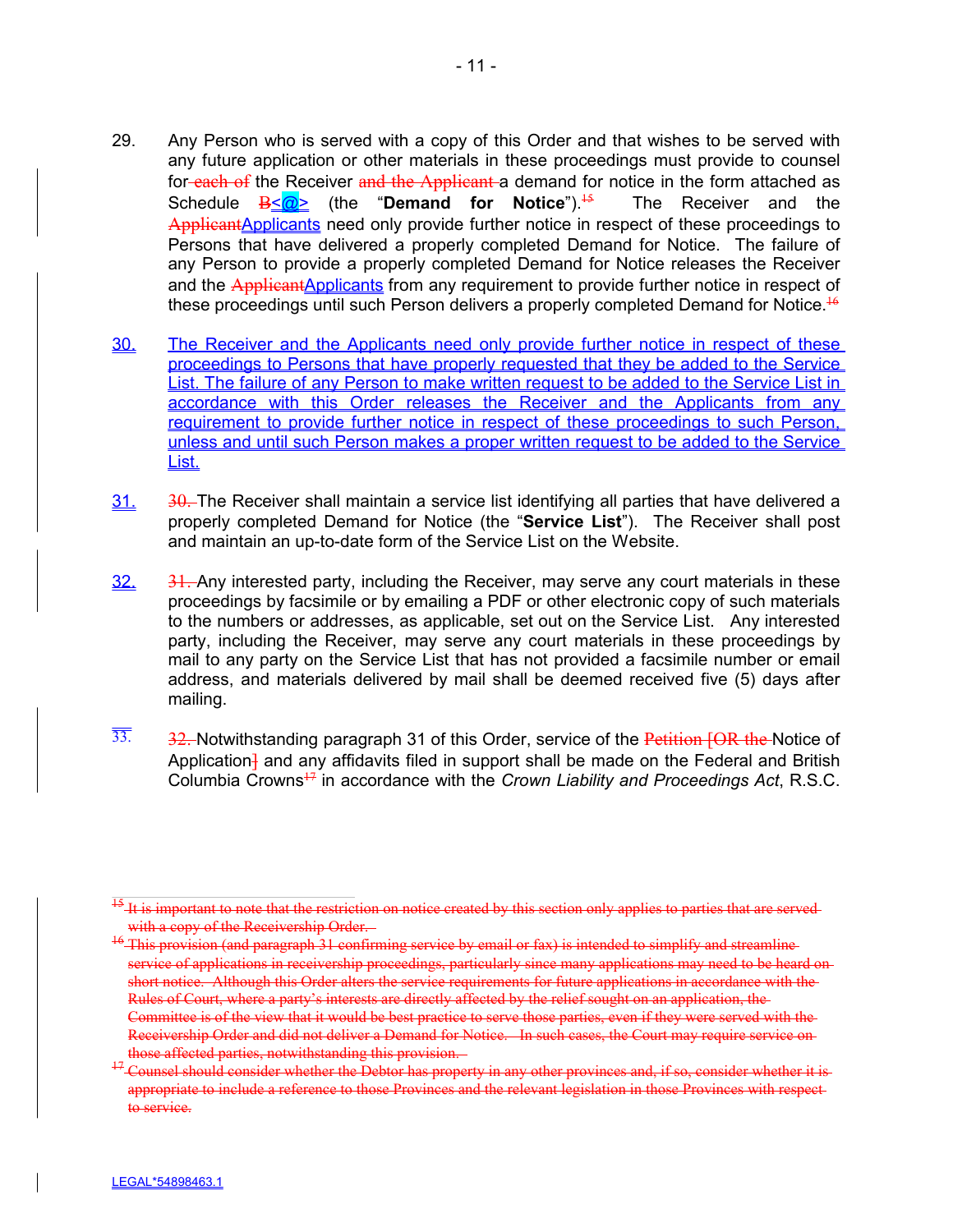1985, c. C-50 and its regulations for the Federal Crown and the *Crown Proceedings Act*, R.S.B.C. 1996 c. 89 in respect of the British Columbia Crown.<sup>18</sup>

## 39.

40. 33. The Receiver and its counsel are authorised to serve or distribute this Order, any other orders and any other materials as may be reasonably required in these proceedings, including any notices or other correspondence, by forwarding copies by facsimile or by email to the Debtor's creditors or other interested parties and their advisors. For greater certainty, any such distribution or service shall be deemed to be in satisfaction of any legal or juridical obligation and notice requirements within the meaning of clause 3(c) of the *Electronic Commerce Protection Regulations*.

### **GENERAL**

- 41. 34. Any interested party may apply to this Court to vary or amend this Order on not less than seven (7) clear business days' notice to the Service List and to any other party who may be affected by the variation or amendment, or upon such other notice, if any, as this Court may order.
- 42. 35. The Receiver may from time to time apply to this Court for advice and directions in the discharge of its powers and duties hereunder.
- 43. 36. Nothing in this Order shall prevent the Receiver from acting as a trustee in bankruptcy of any of the DebtorDebtors.
- 44. 37. This Court requests the aid, recognition and assistance of any court, tribunal, regulatory or administrative body having jurisdiction, wherever located, to give effect to this Order and to assist the Receiver and its agents in carrying out the terms of this Order. All such courts, tribunals and regulatory and administrative bodies are respectfully requested to make such orders and to provide such assistance to the Receiver, as an officer of this Court, as may be necessary or desirable to give effect to this Order or to assist the Receiver and its agents in carrying out the terms of this Order.
- $\underline{45.}$  38. The Receiver is authorized and empowered to apply to any court, tribunal or regulatory or administrative body, wherever located, for recognition of this Order and for assistance in carrying out the terms of this Order and the Receiver is authorized and empowered to act as a representative in respect of the within proceedings for the purpose of having these proceedings recognized in a jurisdiction outside Canada.

- (i) left there during office hours with a solicitor on the staff of the Attorney General at Victoria, or
- (ii) mailed by registered mail to the Deputy Attorney General at Victoria.

<sup>18</sup> *The Crown Proceeding Act*, R.S.B.C. 1996, c. 89, s. 8 provides for service on the British Columbia Crown, as follows:

<sup>8.</sup> A document to be served on the government

<sup>(</sup>a) must be served on the Attorney General at the Ministry of the Attorney General in the City of Victoria, and  $(b)$  is sufficiently served if

A similar provision relating to the Federal Crown is found at s. 23(2) of the *Crown Liability and Proceeding Act*, R.S. 1985, c. C-50, which provides for service on the Deputy Attorney General of Canada or the chief executive officer of the agency in whose name the proceedings are taken, as the case may be. The Federal Crown requests that service of documents be by delivery to Department of Justice, 900 - 840 Howe Street, Vancouver, B.C. V6Z-2S9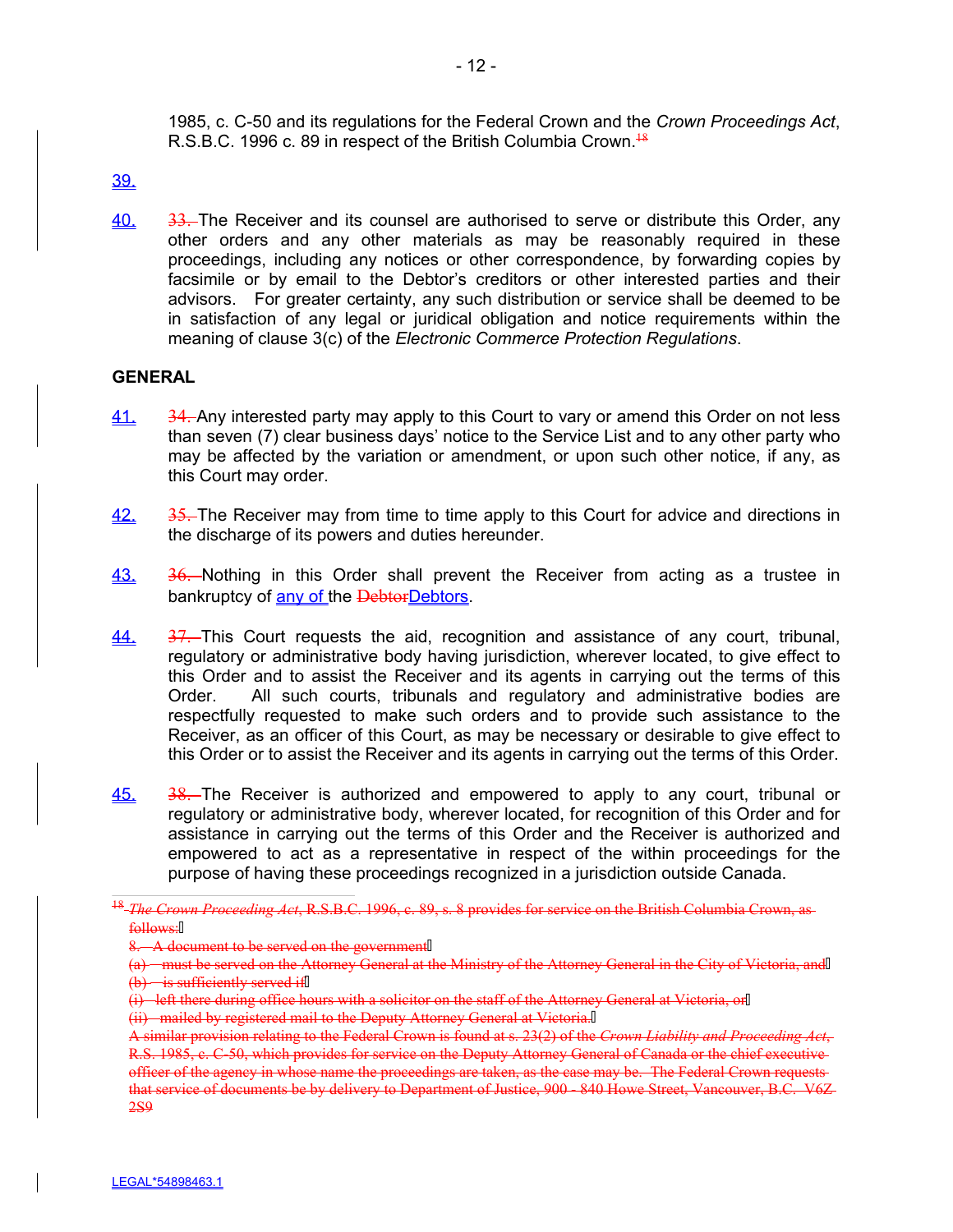- $\frac{46.}{9}$  39. The  $\frac{1}{2}$  Plaintiff/Applicant shall have its costs of this motion, up to and including entry and service of this Order, as provided for by the terms of the  $\frac{[Plaintiff/Applicant]}{s}$ security or, if not so provided by the **[Plaintiff/**Applicant]'s security, then on a substantial indemnity basis to be paid by the Receiver from the **Debtor'sDebtors'** estate with such priority and at such time as this Court may determine.
- 47. 40. Endorsement of this Order by counsel appearing on this application other than the  $F$ Plaintiff/Applicant<sup>1</sup> is dispensed with.

THE FOLLOWING PARTIES APPROVE OF THE FORM OF THIS ORDER AND CONSENT TO EACH OF THE ORDERS, IF ANY, THAT ARE INDICATED ABOVE AS BEING BY CONSENT:

APPROVED BY:

 $\longrightarrow$  , and the set of the set of the set of the set of the set of the set of the set of the set of the set of the set of the set of the set of the set of the set of the set of the set of the set of the set of the set of t Signature of **[type of print name]Mary I.A.** Buttery, Q.C. lawyer for [Plaintiff/Applicant]Lawyer for the **Applicants** 

BY THE COURT

DISTRICT REGISTRAR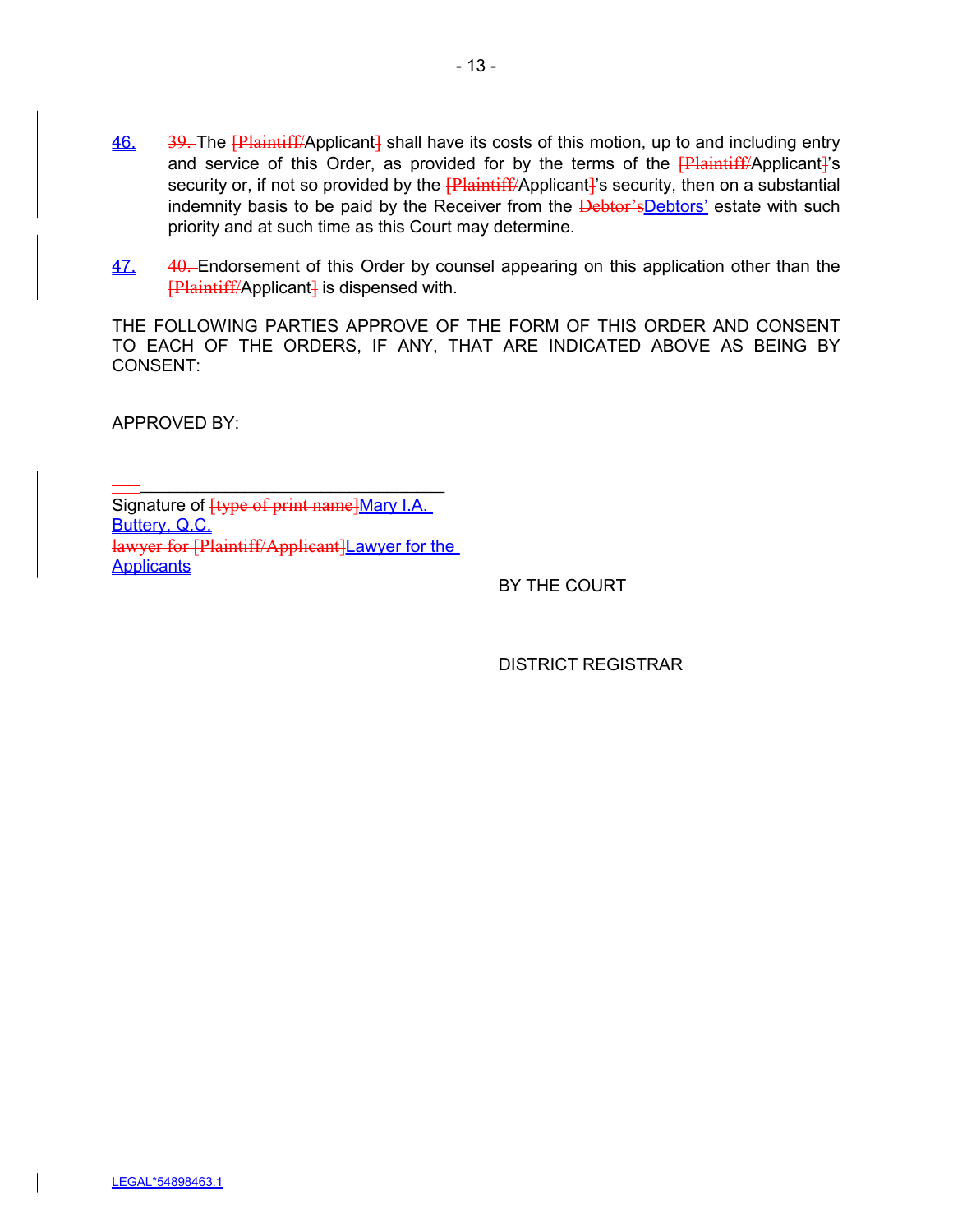# **SCHEDULE "A" SERVICE LIST**

 $\vert$ 

 $\overline{\phantom{a}}$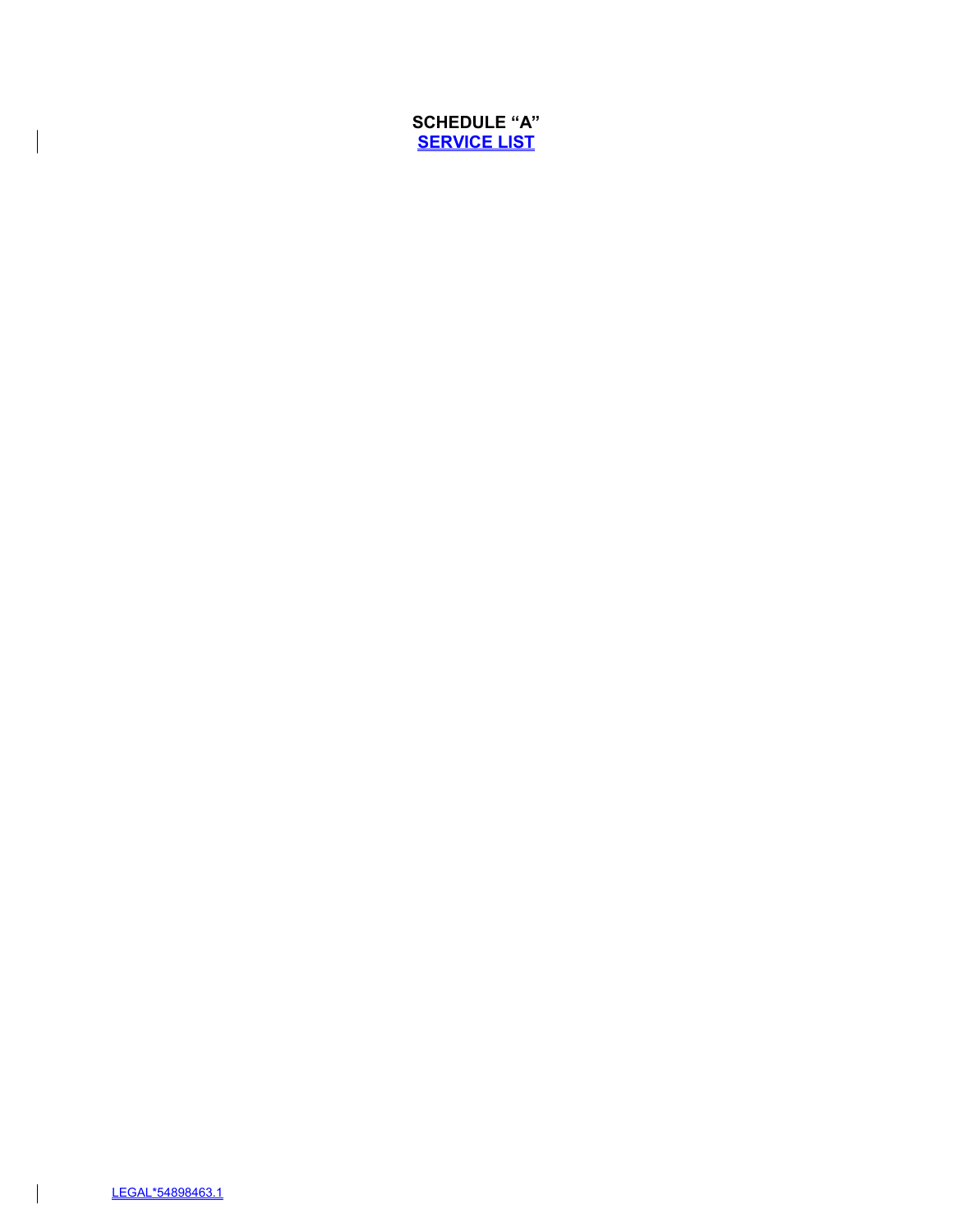### **SCHEDULE "B" RECEIVER'S CERTIFICATE**

CERTIFICATE NO.

AMOUNT \$

- 1. THIS IS TO CERTIFY that and Manager]<mark>Deloitte Rest</mark>ructuring Inc. (the "piver"), the receiver<br>ossets undertakings and properties of IDEBTOR'S NAMEL acquired fo assets, undertakings and  $p$ relation to a business carried on by the Debtor, including all proceeds thereof (collectively, the "**Property**") appointed byproperty of Otso Gold Corp., Otso Gold OY, Otso Gold AB, and 2273265 Alberta Ltd. (collectively, the "**Debtors**"), as set out in the Order of the Supreme Court of British Columbia and/or the Supreme Court of British Columbia (In Bankruptey and Insolvency) (the "Court") dated the **\_\_\_\_\_\_\_\_\_\_\_\_\_**, 201**\_** (the "**Order**")(the "**Court**") dated January <@>, 2022 made in SCBC Action No. **\_\_\_\_\_\_\_\_\_\_\_** and/or SCBC Action No. has received as suchS2110503 (the "**Order**"), including all proceeds thereof (collectively, the "**Property**") has received as Receiver from the holder of this certificate (the "**Lender**") the principal sum of \$\_\_\_\_\_\_\_\_\_\_, being part of the total principal sum of \$**ALCOM**  $\leq$   $\frac{1}{\omega}$  which the Receiver is authorized to borrow under and pursuant to the Order.
- 2. The principal sum evidenced by this certificate is payable on demand by the Lender with interest thereon calculated and compounded **[daily]** monthly not in advance on the **ast day of each month after the date hereof at a notional rate per annum equal to** the rate of *z*  $\frac{1}{2}$  per cent above the prime commercial lending rate of **<u><</u>@>** from time to time.
- 3. Such principal sum with interest thereon is, by the terms of the Order, together with the principal sums and interest thereon of all other certificates issued by the Receiver pursuant to the Order or to any further order of the Court, a charge upon the whole of the Property, in priority to the security interests of any other person, but subject to the priority of the charges set out in the Order and in the *Bankruptcy and Insolvency Act*, and the right of the Receiver to indemnify itself out of the Property in respect of its remuneration and expenses.
- 4. All sums payable in respect of principal and interest under this certificate are payable at the main office of the Lender at **\_\_\_\_\_\_\_\_\_\_\_\_**<@>.
- 5. Until all liability in respect of this certificate has been terminated, no certificates creating charges ranking or purporting to rank in priority to this certificate shall be issued by the Receiver to any person other than the holder of this certificate without the prior written consent of the holder of this certificate.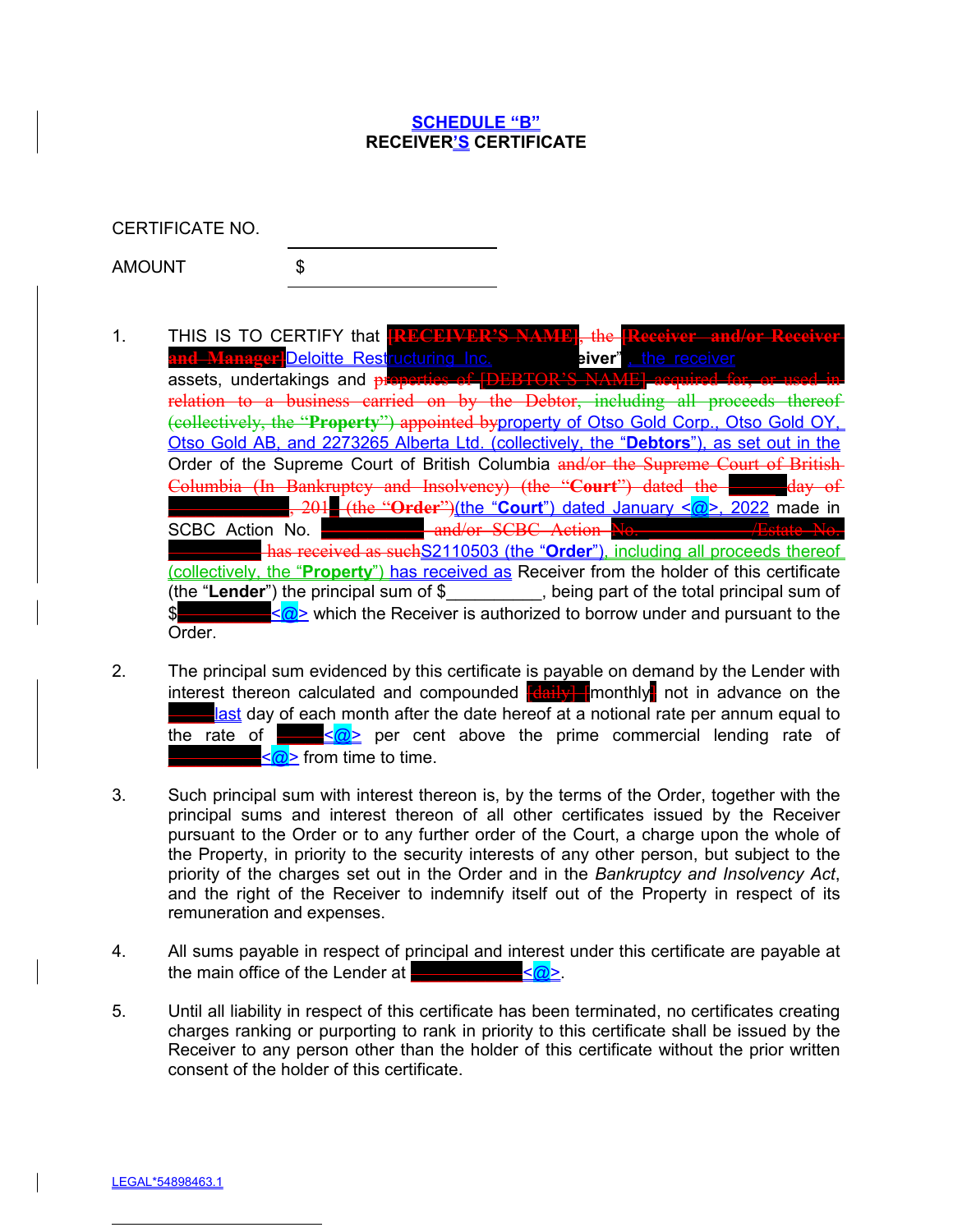- 6. The charge securing this certificate shall operate to permit the Receiver to deal with the Property as authorized by the Order and as authorized by any further or other order of the Court.
- 7. The Receiver does not undertake, and it is not under any personal liability, to pay any sum under this Certificate in respect of which it may issue certificates under the terms of the Order.

| DATED the<br>day of | 201<br><del>.2</del> 020                                                                                                                                                     |
|---------------------|------------------------------------------------------------------------------------------------------------------------------------------------------------------------------|
|                     | <u>VURS NAME</u><br><b>Deloitte</b><br><mark>testructuring_Inc.</mark> , solely in its capacity as_<br>Interim Receiver of the Property, and not in its<br>personal capacity |
|                     | Per:                                                                                                                                                                         |
|                     | Name:                                                                                                                                                                        |

Title: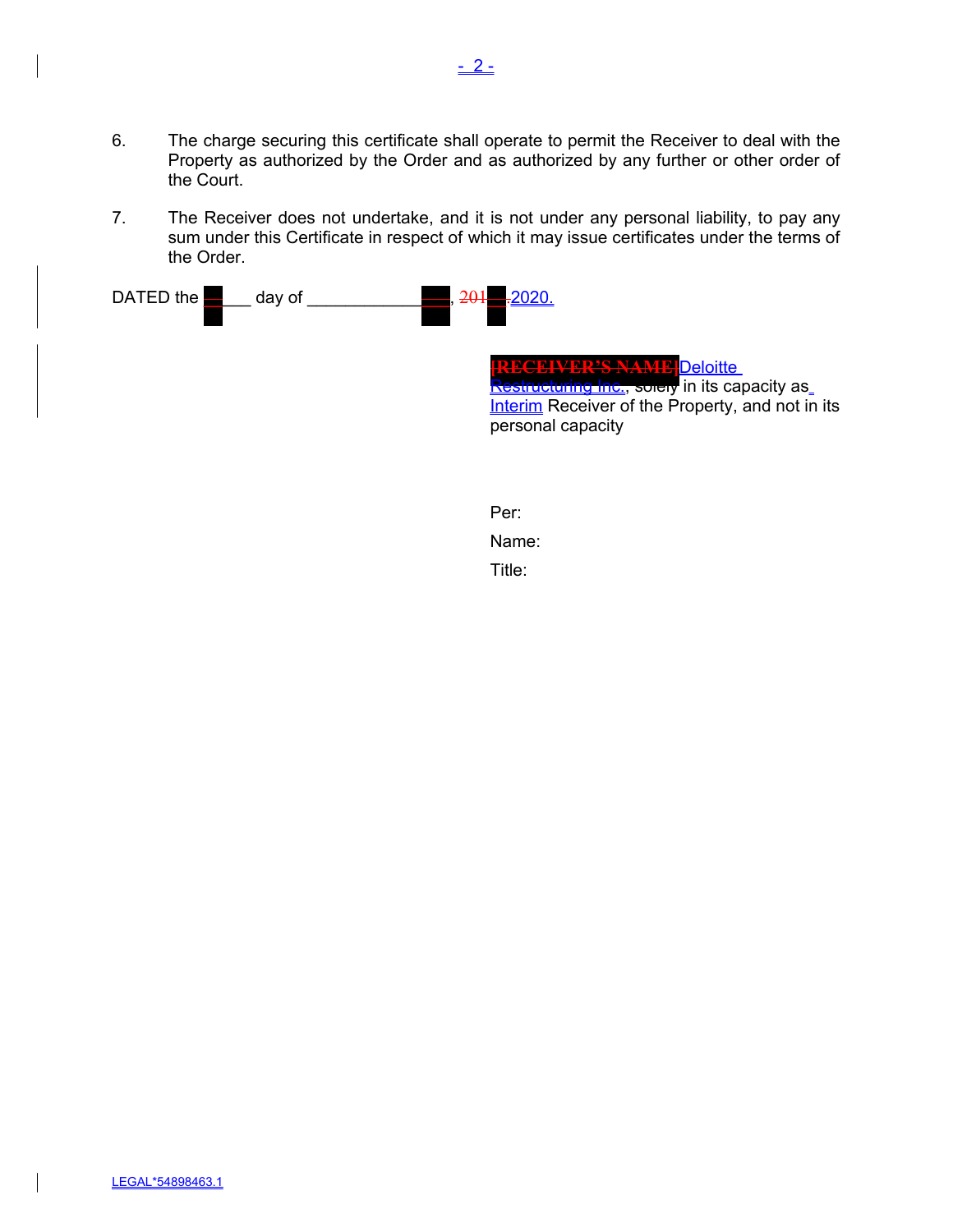**Schedule "B"**

 $\bigg| \hspace{0.1 cm}$ 

 $\begin{array}{c} \hline \end{array}$ 

 $\overline{\phantom{a}}$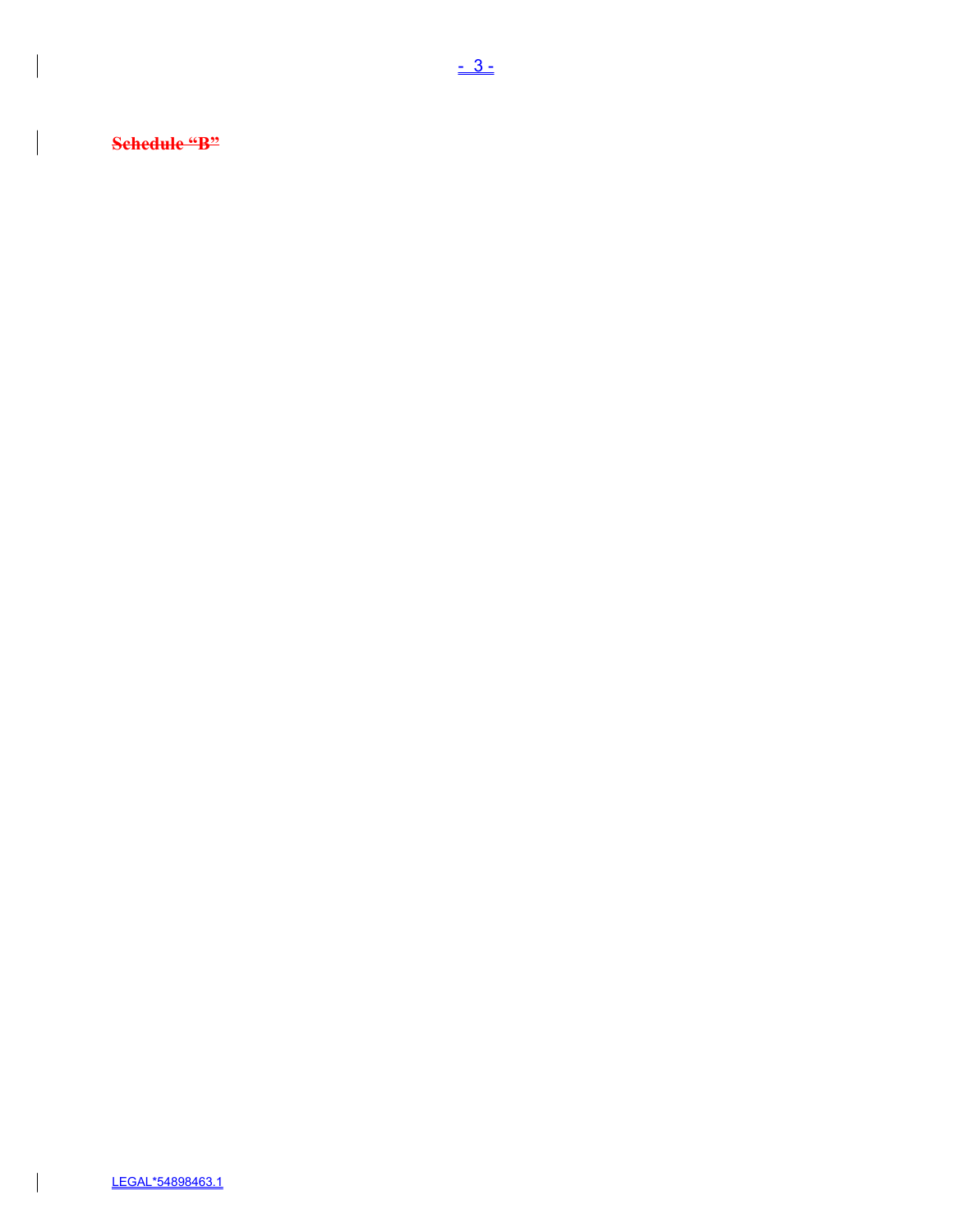### **SCHEDULE "C"**

#### **Demand for Notice DEMAND FOR NOTICE**

| TO:            | [Name of Applicant]<br>c/o [Name of Counsel to the Applicant]<br>Attention:<br>Email: |  |
|----------------|---------------------------------------------------------------------------------------|--|
| <b>AND TO:</b> | [Name of Receiver]                                                                    |  |

# c/o [**Name of Counsel to the Receiver]** Attention: Email:

# **Re: In the matter of the Receivership of [DEBTOR]**

I hereby request that notice of all further proceedings in the above Receivership be sent to me in the following manner:

1. By email, at the following address (or addresses):

OR

2. By facsimile, at the following facsimile number (or numbers):

 $\mathcal{L}_\text{max}$  and  $\mathcal{L}_\text{max}$  and  $\mathcal{L}_\text{max}$  and  $\mathcal{L}_\text{max}$  and  $\mathcal{L}_\text{max}$ 

 $\mathcal{L}_\text{max}$  and  $\mathcal{L}_\text{max}$  and  $\mathcal{L}_\text{max}$  and  $\mathcal{L}_\text{max}$  and  $\mathcal{L}_\text{max}$ 

OR

3. By mail, at the following address:

Name of Creditor:\_\_\_\_\_\_\_\_\_\_\_\_\_\_\_\_\_\_\_\_\_\_\_\_\_\_\_\_\_

Name of Counsel (if any):

Creditor's Contact Address: \_\_\_\_\_\_\_\_\_\_\_\_\_\_\_\_\_\_\_\_\_\_\_\_\_\_\_\_\_

Creditor's Contact Phone Number: **Example 20** 

Action No. **\_\_\_\_\_\_\_\_\_\_\_\_**

 $\mathcal{L}_\text{max}$  , where  $\mathcal{L}_\text{max}$  and  $\mathcal{L}_\text{max}$  and  $\mathcal{L}_\text{max}$ 

 $\_$ 

LEGAL\*54898463.1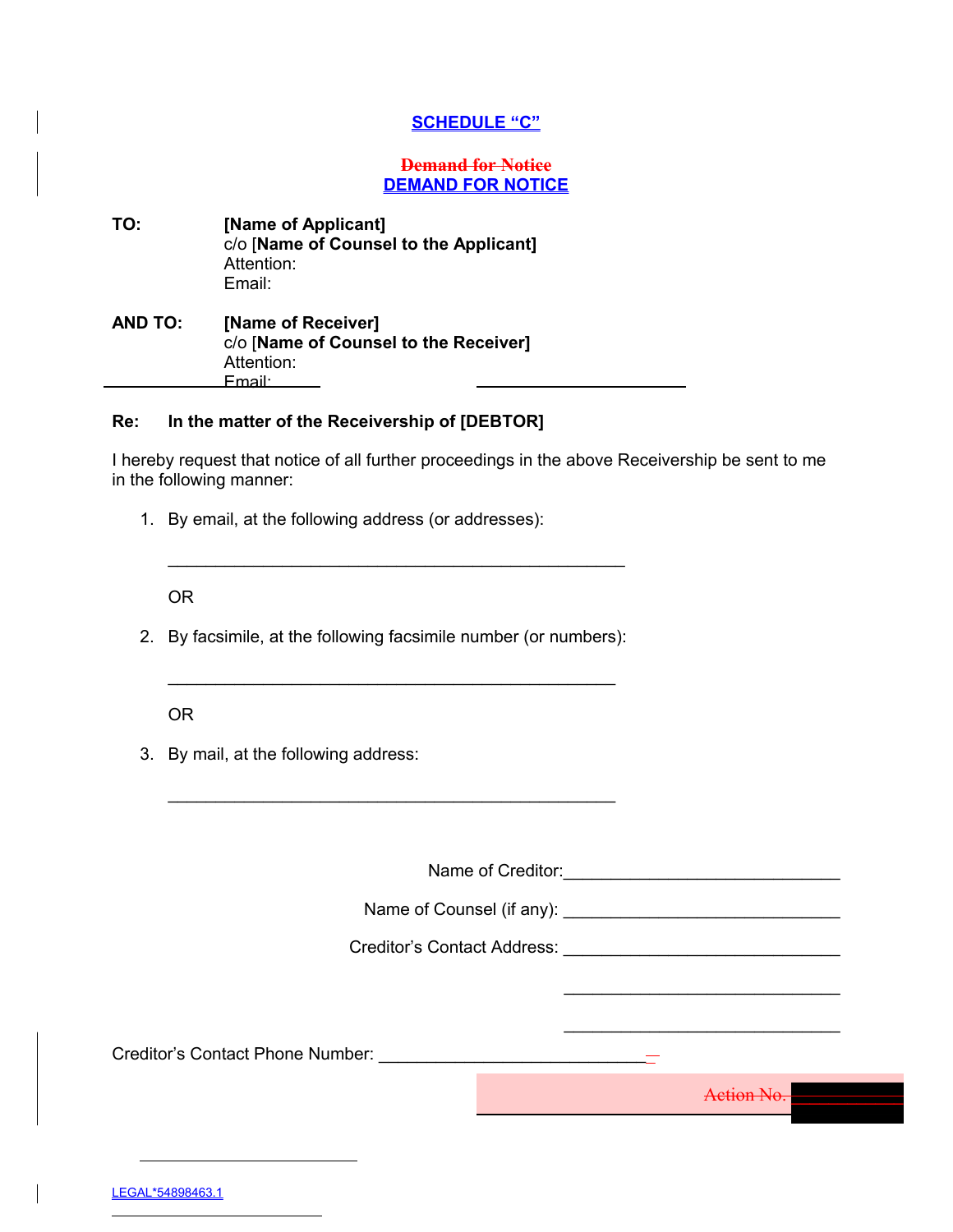